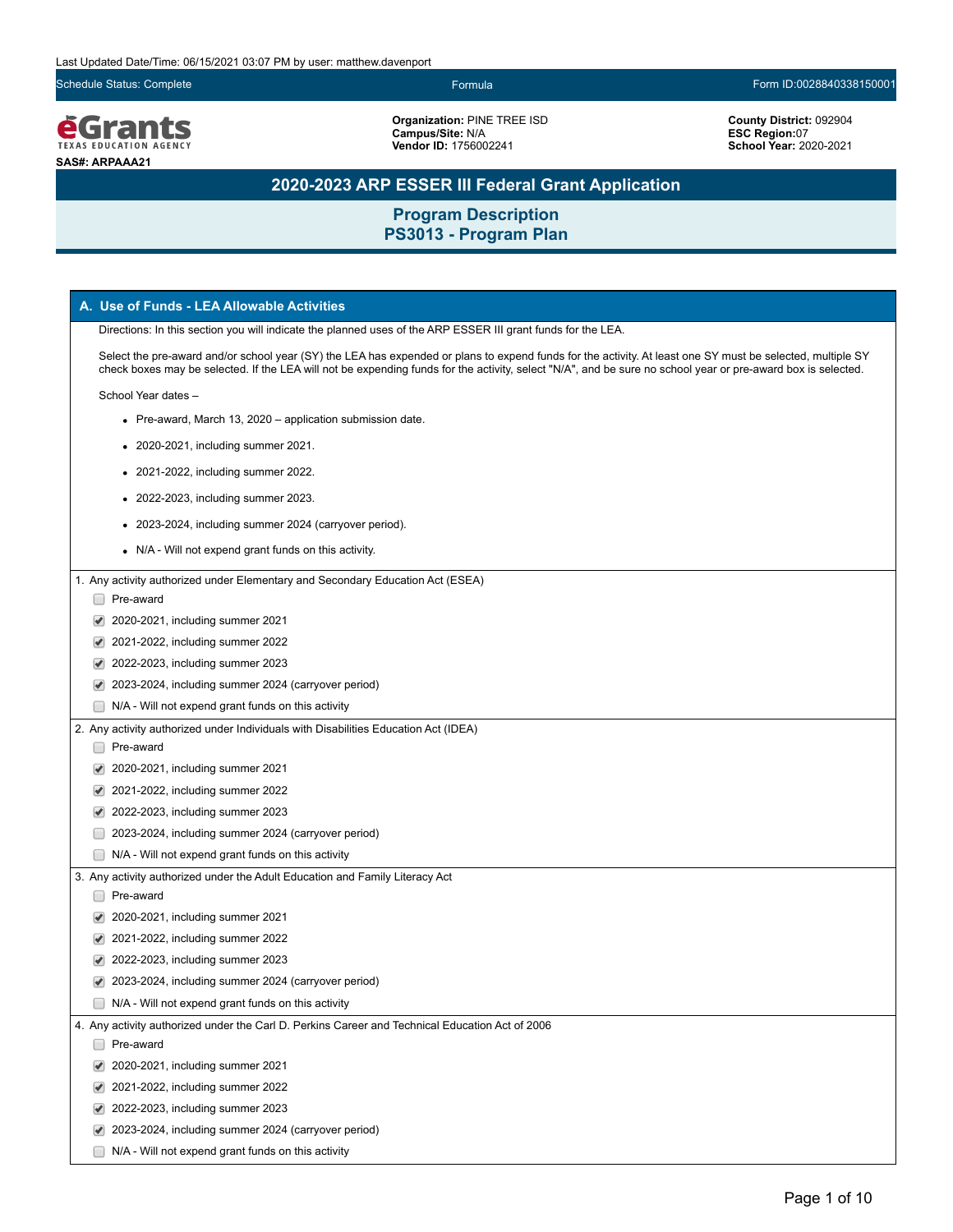Schedule Status: Complete Formula Form ID:0028840338150001

*<u>EGrants</u>* **SAS#: ARPAAA21**

**Organization:** PINE TREE ISD **Campus/Site:** N/A **Vendor ID:** 1756002241

**County District:** 092904 **ESC Region:**07 **School Year:** 2020-2021

# **2020-2023 ARP ESSER III Federal Grant Application**

| 5. Coordination of preparedness and response efforts of LEA with State and local public health departments, and other relevant agencies, to improve coordinated<br>responses among such entities to prevent, prepare for, and respond to coronavirus                                                 |
|------------------------------------------------------------------------------------------------------------------------------------------------------------------------------------------------------------------------------------------------------------------------------------------------------|
| Pre-award                                                                                                                                                                                                                                                                                            |
| 2020-2021, including summer 2021                                                                                                                                                                                                                                                                     |
| 2021-2022, including summer 2022                                                                                                                                                                                                                                                                     |
| 2022-2023, including summer 2023                                                                                                                                                                                                                                                                     |
| 2023-2024, including summer 2024 (carryover period)                                                                                                                                                                                                                                                  |
| ✔<br>N/A - Will not expend grant funds on this activity                                                                                                                                                                                                                                              |
| 6. Activities to address the unique needs of low-income students, students with disabilities (SWD), English learners, racial and ethnic minorities, students<br>experiencing homelessness, and foster care youth, including how outreach and service delivery will meet the needs of each population |
| Pre-award                                                                                                                                                                                                                                                                                            |
| 2020-2021, including summer 2021                                                                                                                                                                                                                                                                     |
| 2021-2022, including summer 2022                                                                                                                                                                                                                                                                     |
| 2022-2023, including summer 2023                                                                                                                                                                                                                                                                     |
| 2023-2024, including summer 2024 (carryover period)                                                                                                                                                                                                                                                  |
| N/A - Will not expend grant funds on this activity<br>$\blacktriangledown$                                                                                                                                                                                                                           |
| 7. Developing and implementing procedures and systems to improve the preparedness and response efforts of LEA                                                                                                                                                                                        |
| Pre-award                                                                                                                                                                                                                                                                                            |
| 2020-2021, including summer 2021                                                                                                                                                                                                                                                                     |
| 2021-2022, including summer 2022                                                                                                                                                                                                                                                                     |
| 2022-2023, including summer 2023                                                                                                                                                                                                                                                                     |
| 2023-2024, including summer 2024 (carryover period)                                                                                                                                                                                                                                                  |
| $\blacktriangledown$<br>N/A - Will not expend grant funds on this activity                                                                                                                                                                                                                           |
| 8. Training and professional development for staff of the LEA on sanitation and minimizing the spread of infectious diseases                                                                                                                                                                         |
| Pre-award                                                                                                                                                                                                                                                                                            |
| 2020-2021, including summer 2021                                                                                                                                                                                                                                                                     |
| 2021-2022, including summer 2022                                                                                                                                                                                                                                                                     |
| 2022-2023, including summer 2023                                                                                                                                                                                                                                                                     |
| 2023-2024, including summer 2024 (carryover period)                                                                                                                                                                                                                                                  |
| N/A - Will not expend grant funds on this activity<br>$\blacktriangledown$                                                                                                                                                                                                                           |
| 9. Purchasing supplies to sanitize and clean the facilities of the LEA, including buildings operated by the LEA                                                                                                                                                                                      |
| Pre-award                                                                                                                                                                                                                                                                                            |
| 2020-2021, including summer 2021                                                                                                                                                                                                                                                                     |
| 2021-2022, including summer 2022                                                                                                                                                                                                                                                                     |
| 2022-2023, including summer 2023                                                                                                                                                                                                                                                                     |
| 2023-2024, including summer 2024 (carryover period)                                                                                                                                                                                                                                                  |
| N/A - Will not expend grant funds on this activity<br>$\blacktriangledown$                                                                                                                                                                                                                           |
|                                                                                                                                                                                                                                                                                                      |
|                                                                                                                                                                                                                                                                                                      |
|                                                                                                                                                                                                                                                                                                      |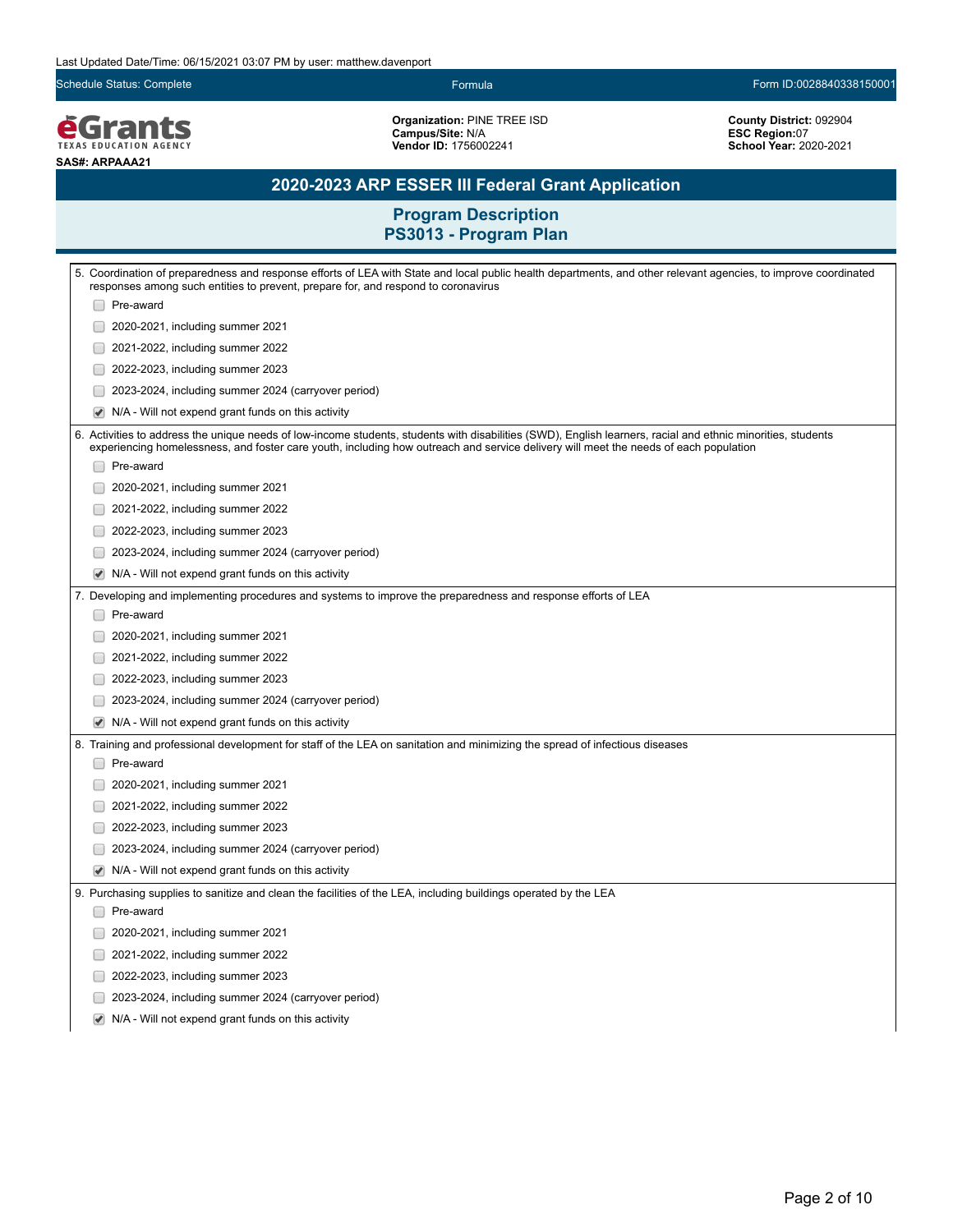Schedule Status: Complete Formula Form ID:0028840338150001

*<u>EGrants</u>* **SAS#: ARPAAA21**

**Organization:** PINE TREE ISD **Campus/Site:** N/A **Vendor ID:** 1756002241

**County District:** 092904 **ESC Region:**07 **School Year:** 2020-2021

# **2020-2023 ARP ESSER III Federal Grant Application**

| 10. Planning for, coordinating, and implementing activities during long-term closures, including providing meals to eligible students                                                                                                                                                        |  |
|----------------------------------------------------------------------------------------------------------------------------------------------------------------------------------------------------------------------------------------------------------------------------------------------|--|
| Pre-award                                                                                                                                                                                                                                                                                    |  |
| 2020-2021, including summer 2021                                                                                                                                                                                                                                                             |  |
| 2021-2022, including summer 2022                                                                                                                                                                                                                                                             |  |
| 2022-2023, including summer 2023                                                                                                                                                                                                                                                             |  |
| 2023-2024, including summer 2024 (carryover period)                                                                                                                                                                                                                                          |  |
| N/A - Will not expend grant funds on this activity                                                                                                                                                                                                                                           |  |
| 11. Planning for, coordinating, and implementing activities during long-term closures,  including providing technology for online learning to all students                                                                                                                                   |  |
| Pre-award                                                                                                                                                                                                                                                                                    |  |
| 2020-2021, including summer 2021                                                                                                                                                                                                                                                             |  |
| 2021-2022, including summer 2022                                                                                                                                                                                                                                                             |  |
| 2022-2023, including summer 2023                                                                                                                                                                                                                                                             |  |
| 2023-2024, including summer 2024 (carryover period)                                                                                                                                                                                                                                          |  |
| N/A - Will not expend grant funds on this activity                                                                                                                                                                                                                                           |  |
| 12. Planning for, coordinating, and implementing activities during long-term closures,  how to provide guidance for carrying out requirements under IDEA                                                                                                                                     |  |
| Pre-award                                                                                                                                                                                                                                                                                    |  |
| 2020-2021, including summer 2021                                                                                                                                                                                                                                                             |  |
| 2021-2022, including summer 2022                                                                                                                                                                                                                                                             |  |
| 2022-2023, including summer 2023                                                                                                                                                                                                                                                             |  |
| 2023-2024, including summer 2024 (carryover period)                                                                                                                                                                                                                                          |  |
| N/A - Will not expend grant funds on this activity                                                                                                                                                                                                                                           |  |
| 13. Planning for, coordinating, and implementing activities during long-term closures,  how to ensure other educational services can continue to be provided<br>consistent with all Federal, State, and local requirements                                                                   |  |
| Pre-award                                                                                                                                                                                                                                                                                    |  |
| 2020-2021, including summer 2021                                                                                                                                                                                                                                                             |  |
| 2021-2022, including summer 2022                                                                                                                                                                                                                                                             |  |
| 2022-2023, including summer 2023                                                                                                                                                                                                                                                             |  |
| 2023-2024, including summer 2024 (carryover period)                                                                                                                                                                                                                                          |  |
| N/A - Will not expend grant funds on this activity                                                                                                                                                                                                                                           |  |
| 14. Purchasing educational technology (hardware, software, and connectivity) for students  that aids in regular/substantive educational interaction between<br>students and instructors, including low-income students and SWD, which may include assistive technology or adaptive equipment |  |
| Pre-award                                                                                                                                                                                                                                                                                    |  |
| 2020-2021, including summer 2021                                                                                                                                                                                                                                                             |  |
| 2021-2022, including summer 2022                                                                                                                                                                                                                                                             |  |
| 2022-2023, including summer 2023                                                                                                                                                                                                                                                             |  |
| 2023-2024, including summer 2024 (carryover period)                                                                                                                                                                                                                                          |  |
| N/A - Will not expend grant funds on this activity                                                                                                                                                                                                                                           |  |
|                                                                                                                                                                                                                                                                                              |  |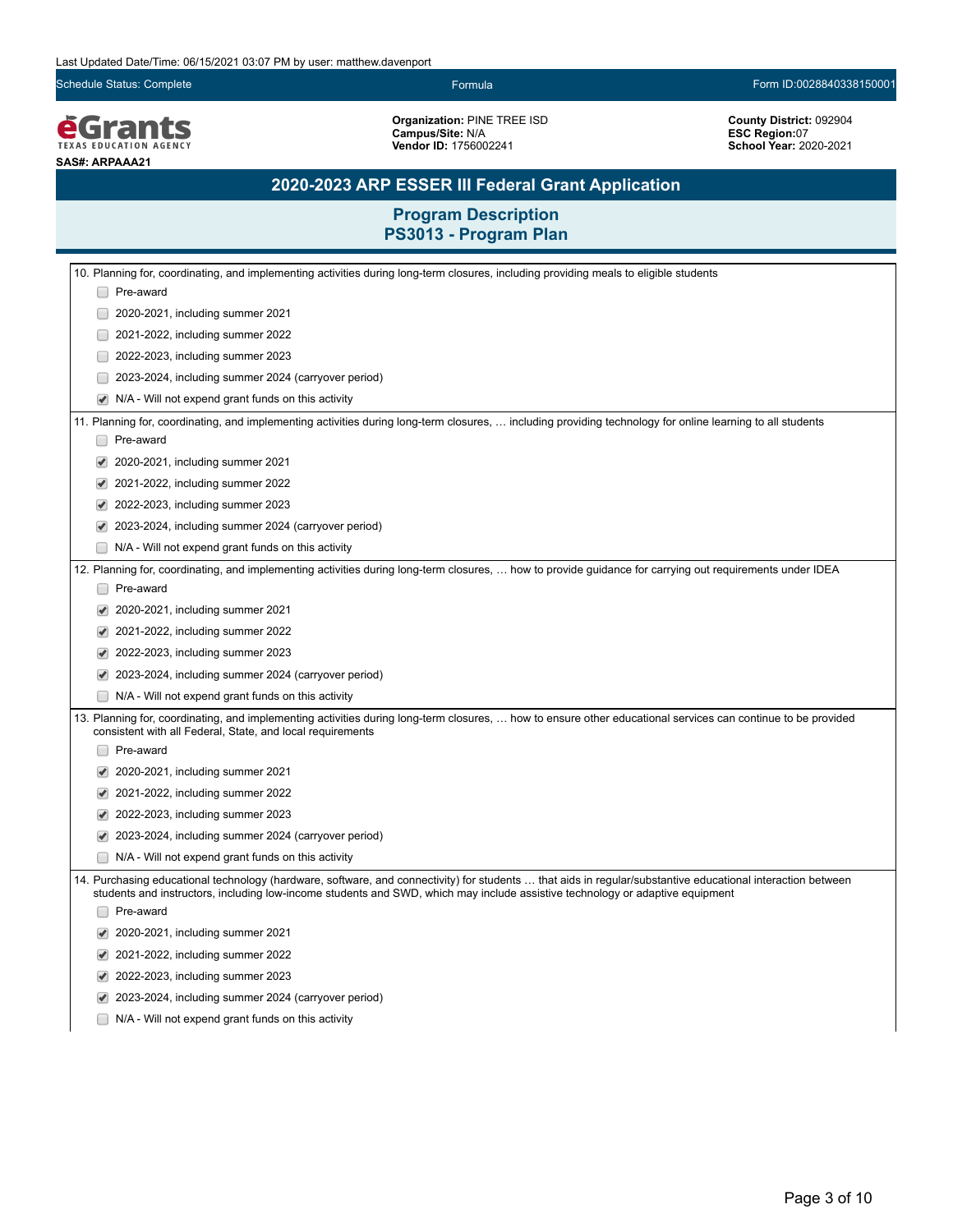Schedule Status: Complete Formula Form ID:0028840338150001

**EGrants SAS#: ARPAAA21**

**Organization:** PINE TREE ISD **Campus/Site:** N/A **Vendor ID:** 1756002241

**County District:** 092904 **ESC Region:**07 **School Year:** 2020-2021

# **2020-2023 ARP ESSER III Federal Grant Application**

|  | 15. Providing mental health services and supports, including through implementation of evidence based full-service community schools                                                                                                                                                                      |
|--|-----------------------------------------------------------------------------------------------------------------------------------------------------------------------------------------------------------------------------------------------------------------------------------------------------------|
|  | Pre-award                                                                                                                                                                                                                                                                                                 |
|  | 2020-2021, including summer 2021                                                                                                                                                                                                                                                                          |
|  | 2021-2022, including summer 2022                                                                                                                                                                                                                                                                          |
|  | 2022-2023, including summer 2023                                                                                                                                                                                                                                                                          |
|  | 2023-2024, including summer 2024 (carryover period)                                                                                                                                                                                                                                                       |
|  | N/A - Will not expend grant funds on this activity                                                                                                                                                                                                                                                        |
|  | 16. Planning and implementing activities related to summer learning -- providing classroom instruction or online learning during summer months and addressing the<br>needs of low-income students, SWD, English learners, migrant students, students experiencing homelessness, & children in foster care |
|  | Pre-award                                                                                                                                                                                                                                                                                                 |
|  | 2020-2021, including summer 2021                                                                                                                                                                                                                                                                          |
|  | 2021-2022, including summer 2022                                                                                                                                                                                                                                                                          |
|  | 2022-2023, including summer 2023                                                                                                                                                                                                                                                                          |
|  | 2023-2024, including summer 2024 (carryover period)                                                                                                                                                                                                                                                       |
|  | N/A - Will not expend grant funds on this activity                                                                                                                                                                                                                                                        |
|  | 17. Planning and implementing activities related to  supplemental afterschool programs -- providing classroom instruction or online learning  addressing the<br>needs of low-income students, SWD, English learners, migrant students, students experiencing homelessness, & children in foster care      |
|  | Pre-award                                                                                                                                                                                                                                                                                                 |
|  | 2020-2021, including summer 2021                                                                                                                                                                                                                                                                          |
|  | 2021-2022, including summer 2022                                                                                                                                                                                                                                                                          |
|  | 2022-2023, including summer 2023                                                                                                                                                                                                                                                                          |
|  | 2023-2024, including summer 2024 (carryover period)                                                                                                                                                                                                                                                       |
|  | N/A - Will not expend grant funds on this activity                                                                                                                                                                                                                                                        |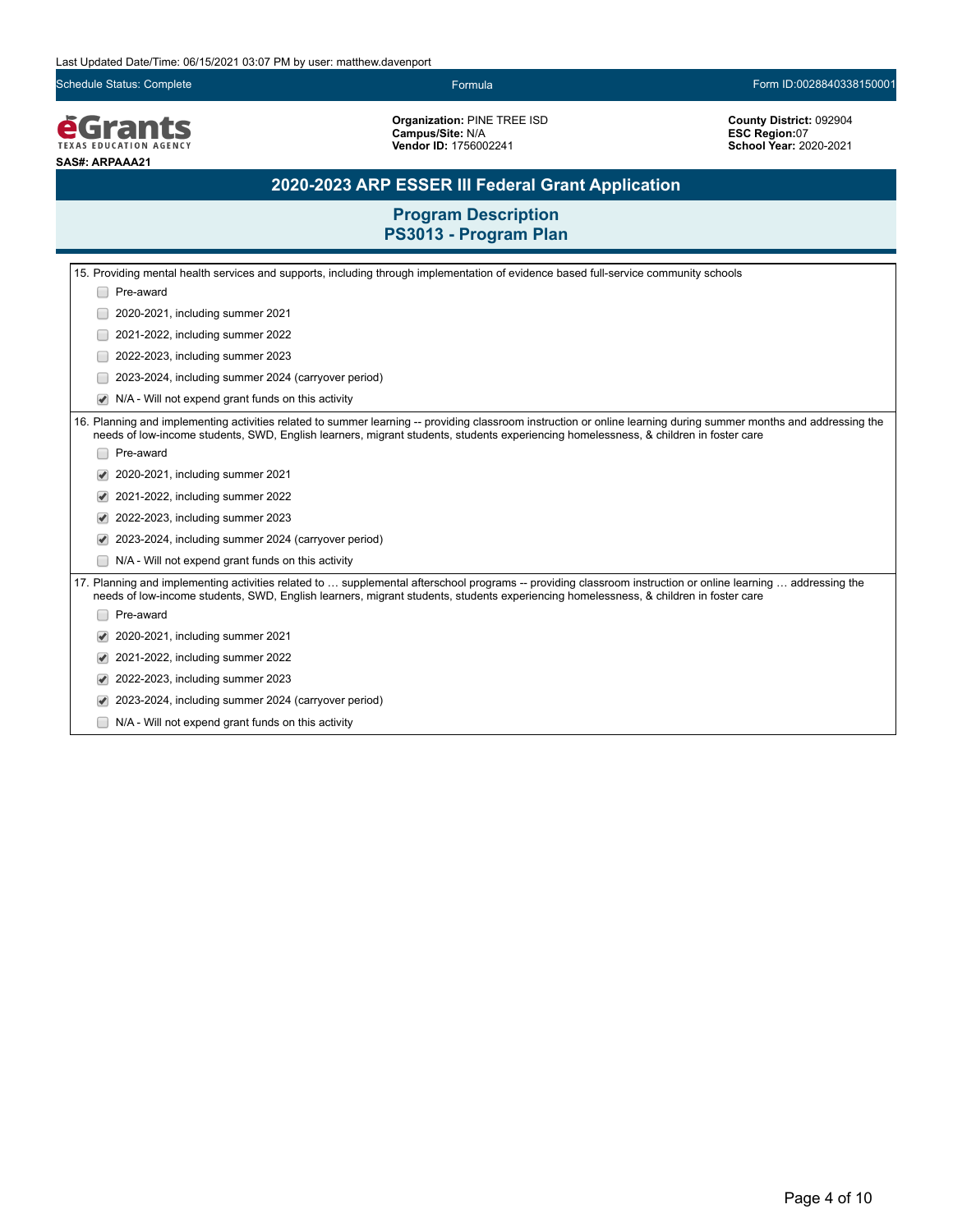Schedule Status: Complete Formula Form ID:0028840338150001

**é**Grants **EXAS EDUCATION AGEN SAS#: ARPAAA21**

**Organization:** PINE TREE ISD **Campus/Site:** N/A **Vendor ID:** 1756002241

**County District:** 092904 **ESC Region:**07 **School Year:** 2020-2021

## **2020-2023 ARP ESSER III Federal Grant Application**

**Program Description PS3013 - Program Plan**

### **B. Use of Funds - LEA Allowable Activities (continued)**

Directions: In this section you will indicate the planned uses of the ARP ESSER III grant funds for the LEA.

Select the pre-award and/or school year (SY) the LEA has expended or plans to expend funds for the activity. At least one SY must be selected, multiple SY check boxes may be selected. If the LEA will not be expending funds for the activity, select "N/A", and be sure no school year or pre-award box is selected.

School Year dates –

- Pre-award, March 13, 2020 application submission date.
- 2020-2021, including summer 2021.
- 2021-2022, including summer 2022.
- 2022-2023, including summer 2023.
- 2023-2024, including summer 2024 (carryover period).
- N/A Will not expend grant funds on this activity.

1. Addressing learning loss among LEA students, including low-income students, SWD, English learners, racial & ethnic minorities, students experiencing homelessness, & children in foster care -- Administering and using high-quality assessments

- □ Pre-award
- 2020-2021, including summer 2021
- 2021-2022, including summer 2022
- 2022-2023, including summer 2023
- 2023-2024, including summer 2024 (carryover period)
- N/A Will not expend grant funds on this activity

2. Addressing learning loss among LEA students, including low-income students, SWD, English learners, racial & ethnic minorities, students experiencing homelessness, & children in foster care -- Implementing evidence-based activities to meet the comprehensive needs of students

- □ Pre-award
- 2020-2021, including summer 2021
- 2021-2022, including summer 2022
- 2022-2023, including summer 2023
- 2023-2024, including summer 2024 (carryover period)
- N/A Will not expend grant funds on this activity

3. Addressing learning loss among LEA students, including low-income students, SWD, English learners, racial & ethnic minorities, students experiencing homelessness, & children in foster care -- Providing information and assistance to parents & families on effectively supporting students

Pre-award

- 2020-2021, including summer 2021
- 2021-2022, including summer 2022
- 2022-2023, including summer 2023
- 2023-2024, including summer 2024 (carryover period)
- N/A Will not expend grant funds on this activity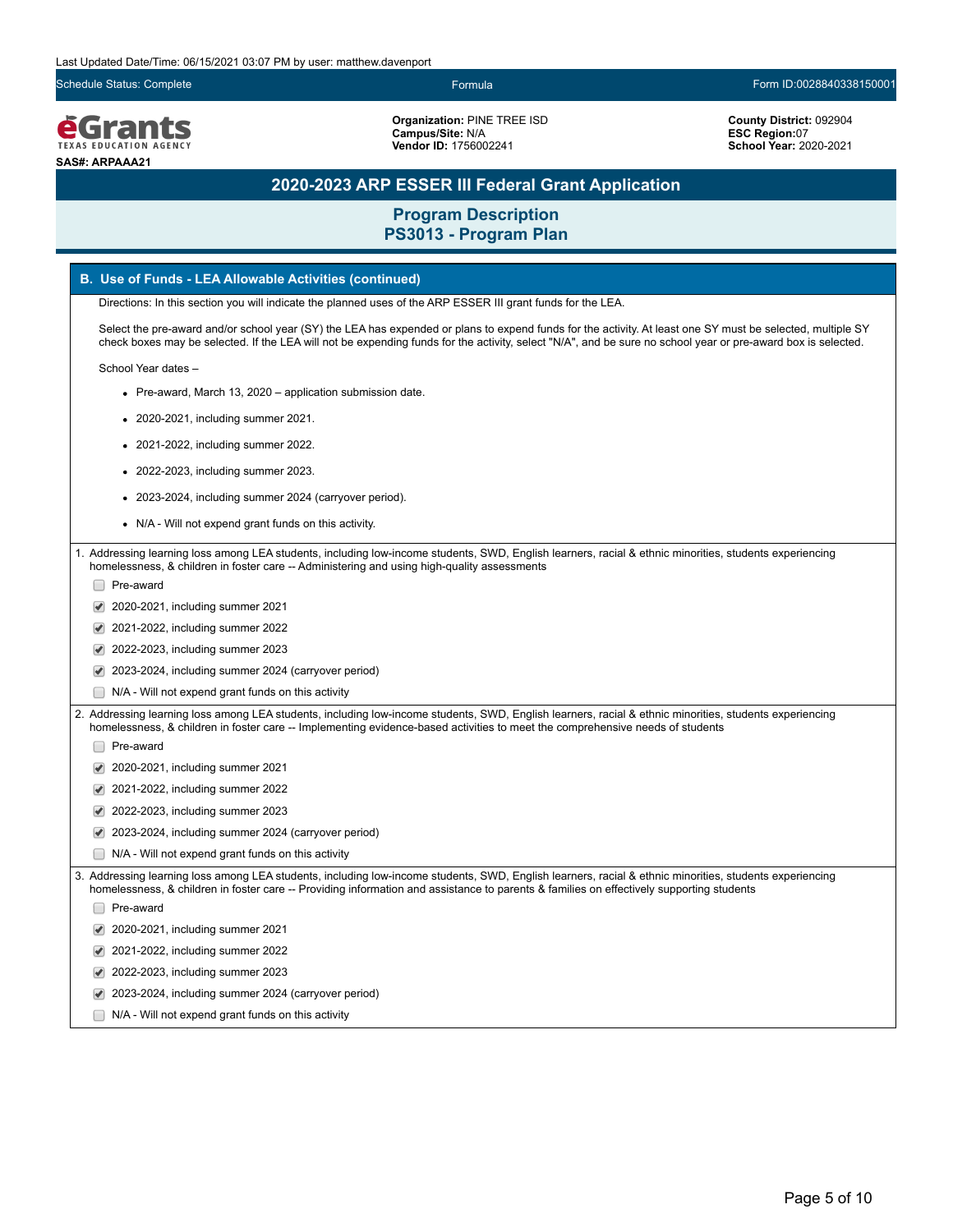Schedule Status: Complete Formula Form ID:0028840338150001

**EGrants SAS#: ARPAAA21**

**Organization:** PINE TREE ISD **Campus/Site:** N/A **Vendor ID:** 1756002241

**County District:** 092904 **ESC Region:**07 **School Year:** 2020-2021

# **2020-2023 ARP ESSER III Federal Grant Application**

|                                                                                                                                                                                                                                        |                      | 4. Addressing learning loss among LEA students, including low-income students, SWD, English learners, racial & ethnic minorities, students experiencing<br>homelessness, & children in foster care -- Tracking student attendance and improving student engagement in distance education |  |
|----------------------------------------------------------------------------------------------------------------------------------------------------------------------------------------------------------------------------------------|----------------------|------------------------------------------------------------------------------------------------------------------------------------------------------------------------------------------------------------------------------------------------------------------------------------------|--|
|                                                                                                                                                                                                                                        |                      | Pre-award                                                                                                                                                                                                                                                                                |  |
|                                                                                                                                                                                                                                        |                      | 2020-2021, including summer 2021                                                                                                                                                                                                                                                         |  |
|                                                                                                                                                                                                                                        |                      | 2021-2022, including summer 2022                                                                                                                                                                                                                                                         |  |
|                                                                                                                                                                                                                                        |                      | 2022-2023, including summer 2023                                                                                                                                                                                                                                                         |  |
|                                                                                                                                                                                                                                        |                      | 2023-2024, including summer 2024 (carryover period)                                                                                                                                                                                                                                      |  |
|                                                                                                                                                                                                                                        | $\blacktriangledown$ | N/A - Will not expend grant funds on this activity                                                                                                                                                                                                                                       |  |
|                                                                                                                                                                                                                                        |                      | 5. School facility repairs and improvements to enable operation of schools to reduce risk of virus transmission and exposure to environmental health hazards, and to<br>support student health needs                                                                                     |  |
|                                                                                                                                                                                                                                        |                      | Pre-award                                                                                                                                                                                                                                                                                |  |
|                                                                                                                                                                                                                                        |                      | 2020-2021, including summer 2021                                                                                                                                                                                                                                                         |  |
|                                                                                                                                                                                                                                        |                      | 2021-2022, including summer 2022                                                                                                                                                                                                                                                         |  |
|                                                                                                                                                                                                                                        |                      | 2022-2023, including summer 2023                                                                                                                                                                                                                                                         |  |
|                                                                                                                                                                                                                                        |                      | 2023-2024, including summer 2024 (carryover period)                                                                                                                                                                                                                                      |  |
|                                                                                                                                                                                                                                        |                      | N/A - Will not expend grant funds on this activity                                                                                                                                                                                                                                       |  |
| 6. Inspection, testing, maintenance, repair, replacement, and upgrade projects to improve the indoor air quality in school facilities, including  mechanical and non-<br>mechanical heating, ventilation, and air conditioning systems |                      |                                                                                                                                                                                                                                                                                          |  |
|                                                                                                                                                                                                                                        |                      | Pre-award                                                                                                                                                                                                                                                                                |  |
|                                                                                                                                                                                                                                        |                      | 2020-2021, including summer 2021                                                                                                                                                                                                                                                         |  |
|                                                                                                                                                                                                                                        |                      | 2021-2022, including summer 2022                                                                                                                                                                                                                                                         |  |
|                                                                                                                                                                                                                                        |                      | 2022-2023, including summer 2023                                                                                                                                                                                                                                                         |  |
|                                                                                                                                                                                                                                        |                      | 2023-2024, including summer 2024 (carryover period)                                                                                                                                                                                                                                      |  |
|                                                                                                                                                                                                                                        |                      | N/A - Will not expend grant funds on this activity                                                                                                                                                                                                                                       |  |
|                                                                                                                                                                                                                                        |                      | 7. Inspection, testing, maintenance, repair, replacement, and upgrade projects to improve the indoor air quality in school facilities, including … filtering, purification<br>and other air cleaning, fans, control systems                                                              |  |
|                                                                                                                                                                                                                                        |                      | Pre-award                                                                                                                                                                                                                                                                                |  |
|                                                                                                                                                                                                                                        | $\blacktriangledown$ | 2020-2021, including summer 2021                                                                                                                                                                                                                                                         |  |
|                                                                                                                                                                                                                                        | $\blacktriangledown$ | 2021-2022, including summer 2022                                                                                                                                                                                                                                                         |  |
|                                                                                                                                                                                                                                        |                      | 2022-2023, including summer 2023                                                                                                                                                                                                                                                         |  |
|                                                                                                                                                                                                                                        |                      | 2023-2024, including summer 2024 (carryover period)                                                                                                                                                                                                                                      |  |
|                                                                                                                                                                                                                                        |                      | N/A - Will not expend grant funds on this activity                                                                                                                                                                                                                                       |  |
|                                                                                                                                                                                                                                        |                      | 8. Inspection, testing, maintenance, repair, replacement, and upgrade projects to improve the indoor air quality in school facilities, including  window and door<br>repair and replacement                                                                                              |  |
|                                                                                                                                                                                                                                        |                      | Pre-award                                                                                                                                                                                                                                                                                |  |
|                                                                                                                                                                                                                                        |                      | 2020-2021, including summer 2021                                                                                                                                                                                                                                                         |  |
|                                                                                                                                                                                                                                        |                      | 2021-2022, including summer 2022                                                                                                                                                                                                                                                         |  |
|                                                                                                                                                                                                                                        |                      | 2022-2023, including summer 2023                                                                                                                                                                                                                                                         |  |
|                                                                                                                                                                                                                                        |                      | 2023-2024, including summer 2024 (carryover period)                                                                                                                                                                                                                                      |  |
|                                                                                                                                                                                                                                        |                      | N/A - Will not expend grant funds on this activity                                                                                                                                                                                                                                       |  |
|                                                                                                                                                                                                                                        |                      |                                                                                                                                                                                                                                                                                          |  |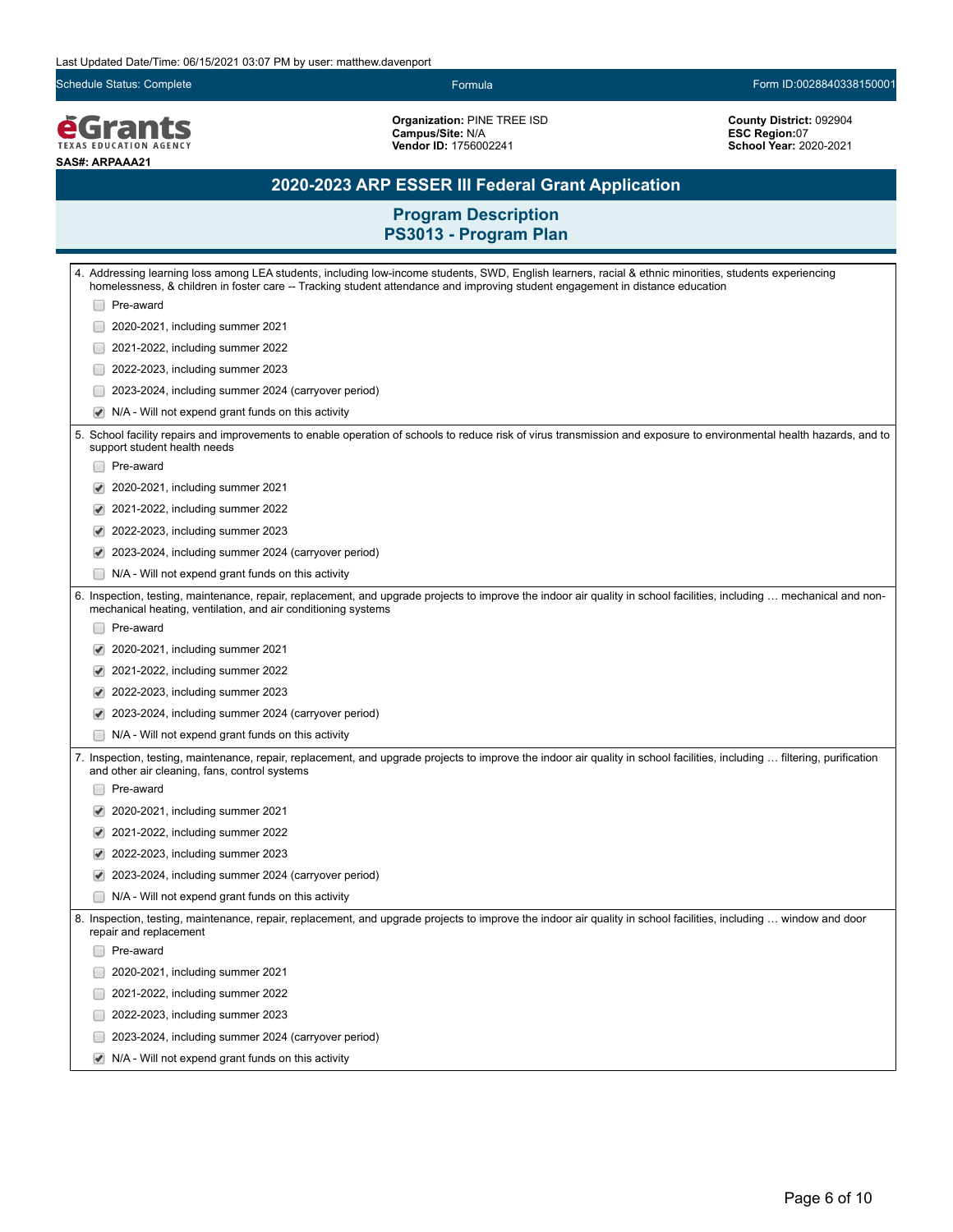Schedule Status: Complete Formula Form ID:0028840338150001

**EGrants SAS#: ARPAAA21**

**Organization:** PINE TREE ISD **Campus/Site:** N/A **Vendor ID:** 1756002241

**County District:** 092904 **ESC Region:**07 **School Year:** 2020-2021

# **2020-2023 ARP ESSER III Federal Grant Application**

|                                                                                            | 9. Developing strategies and implementing public health protocols including, to the greatest extent practicable, policies in line with guidance from CDC for the<br>reopening and operation of school facilities |  |  |  |
|--------------------------------------------------------------------------------------------|------------------------------------------------------------------------------------------------------------------------------------------------------------------------------------------------------------------|--|--|--|
|                                                                                            | Pre-award                                                                                                                                                                                                        |  |  |  |
|                                                                                            | 2020-2021, including summer 2021                                                                                                                                                                                 |  |  |  |
|                                                                                            | 2021-2022, including summer 2022                                                                                                                                                                                 |  |  |  |
|                                                                                            | 2022-2023, including summer 2023                                                                                                                                                                                 |  |  |  |
|                                                                                            | 2023-2024, including summer 2024 (carryover period)                                                                                                                                                              |  |  |  |
|                                                                                            | N/A - Will not expend grant funds on this activity                                                                                                                                                               |  |  |  |
|                                                                                            | 10. Other activities that are necessary to maintain the operation of and continuity of services in the LEA                                                                                                       |  |  |  |
|                                                                                            | Pre-award                                                                                                                                                                                                        |  |  |  |
|                                                                                            | 2020-2021, including summer 2021                                                                                                                                                                                 |  |  |  |
| V                                                                                          | 2021-2022, including summer 2022                                                                                                                                                                                 |  |  |  |
|                                                                                            | 2022-2023, including summer 2023                                                                                                                                                                                 |  |  |  |
|                                                                                            | 2023-2024, including summer 2024 (carryover period)                                                                                                                                                              |  |  |  |
|                                                                                            | N/A - Will not expend grant funds on this activity                                                                                                                                                               |  |  |  |
| 11. Other activities that are necessary to  continuing to employ existing staff of the LEA |                                                                                                                                                                                                                  |  |  |  |
|                                                                                            | Pre-award                                                                                                                                                                                                        |  |  |  |
|                                                                                            | 2020-2021, including summer 2021                                                                                                                                                                                 |  |  |  |
|                                                                                            | 2021-2022, including summer 2022                                                                                                                                                                                 |  |  |  |
|                                                                                            | 2022-2023, including summer 2023                                                                                                                                                                                 |  |  |  |
|                                                                                            | 2023-2024, including summer 2024 (carryover period)                                                                                                                                                              |  |  |  |
|                                                                                            | N/A - Will not expend grant funds on this activity                                                                                                                                                               |  |  |  |
|                                                                                            |                                                                                                                                                                                                                  |  |  |  |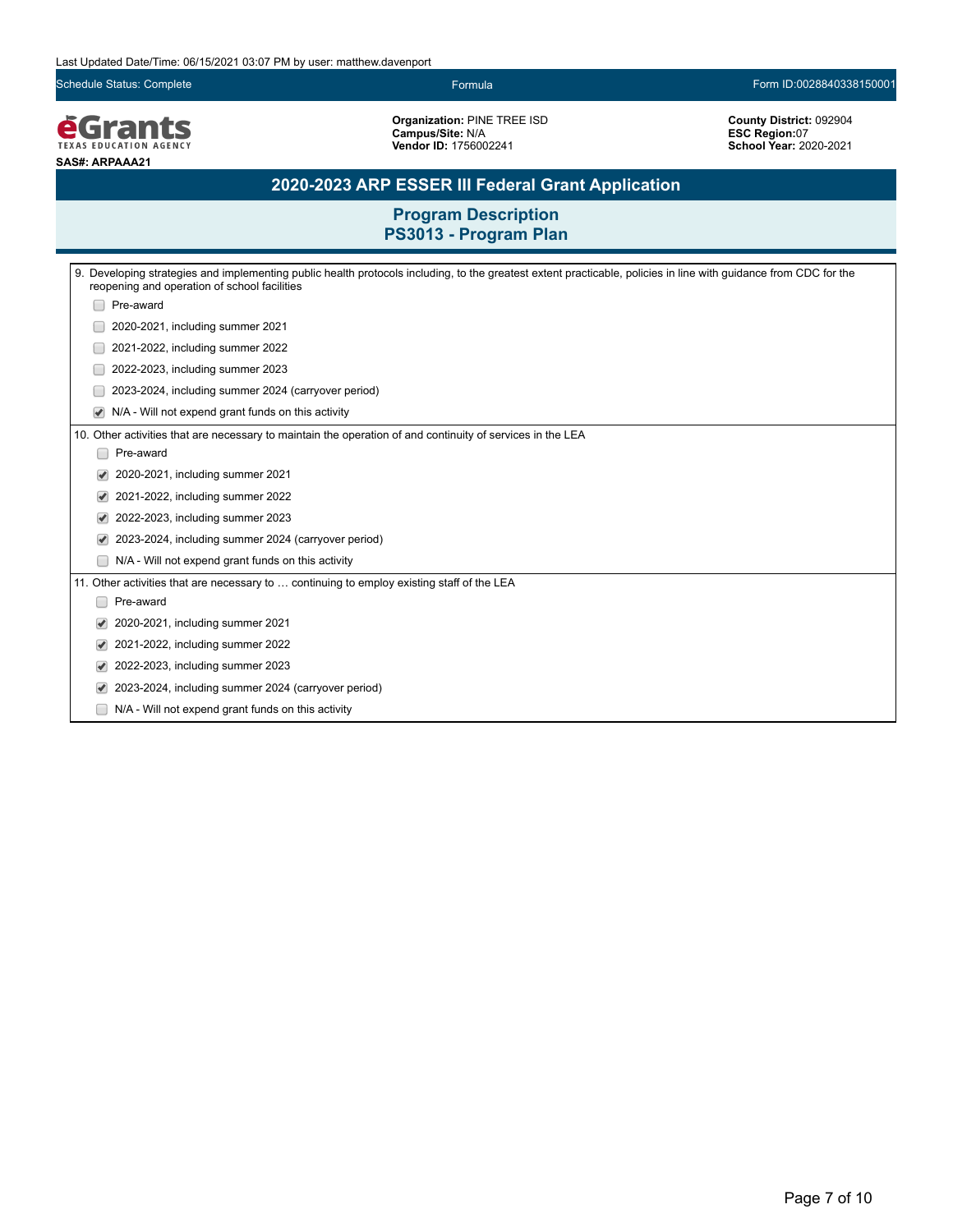**e**Grants **TEXAS EDUCATION AGENCY SAS#: ARPAAA21**

**Organization:** PINE TREE ISD **Campus/Site:** N/A **Vendor ID:** 1756002241

Schedule Status: Complete Formula Form ID:0028840338150001

**County District:** 092904 **ESC Region:**07 **School Year:** 2020-2021

## **2020-2023 ARP ESSER III Federal Grant Application**

## **Program Description PS3013 - Program Plan**

### **C. LEA Needs Process**

- 1. Which of the following processes did the LEA follow to determine the needs of the LEA caused by the pandemic that would not be reimbursed by other fund sources (Federal Emergency Management Agency (FEMA), Child Nutrition Program, Child Care & Development Block Grant (CCDBG))? Directions: Select the types of activities the LEA followed in conducting its process to identify the added needs caused by the pandemic. Check all that apply.
	- LEA conducted surveys to district-level staff.
	- LEA conducted surveys to campus-level staff.
	- LEA conducted surveys to parents.
	- LEA conducted surveys to students.
	- LEA surveyed community groups (i.e., government officials, business, law enforcement, nonprofit organizations, etc.).
	- LEA sent direct communication to staff, parents, and/or students to gather input.
	- LEA reviewed and analyzed data from local and state health authorities.
	- LEA identified needs as issues arose that were out of the ordinary.
	- LEA reviewed documented comprehensive needs assessment considering the pandemic to determine needs.
	- LEA consulted with local school board to determine needs.
	- LEA followed some type of documented disaster or emergency plan with specific needs assessment processes.
	- LEA used professional or contracted services to collect, disaggregate, and/or analyze data related to needs.
	- $\Box$ LEA determined needs through another process or data points not listed above.
	- LEA completed a focused or problem-oriented assessment.
	- LEA completed an emergency assessment.
	- LEA completed a time-lapsed assessment.
	- **LEA** completed an initial comprehensive assessment.
	- E LEA completed an ongoing or partial assessment.
	- LEA completed a different needs assessment process not described above.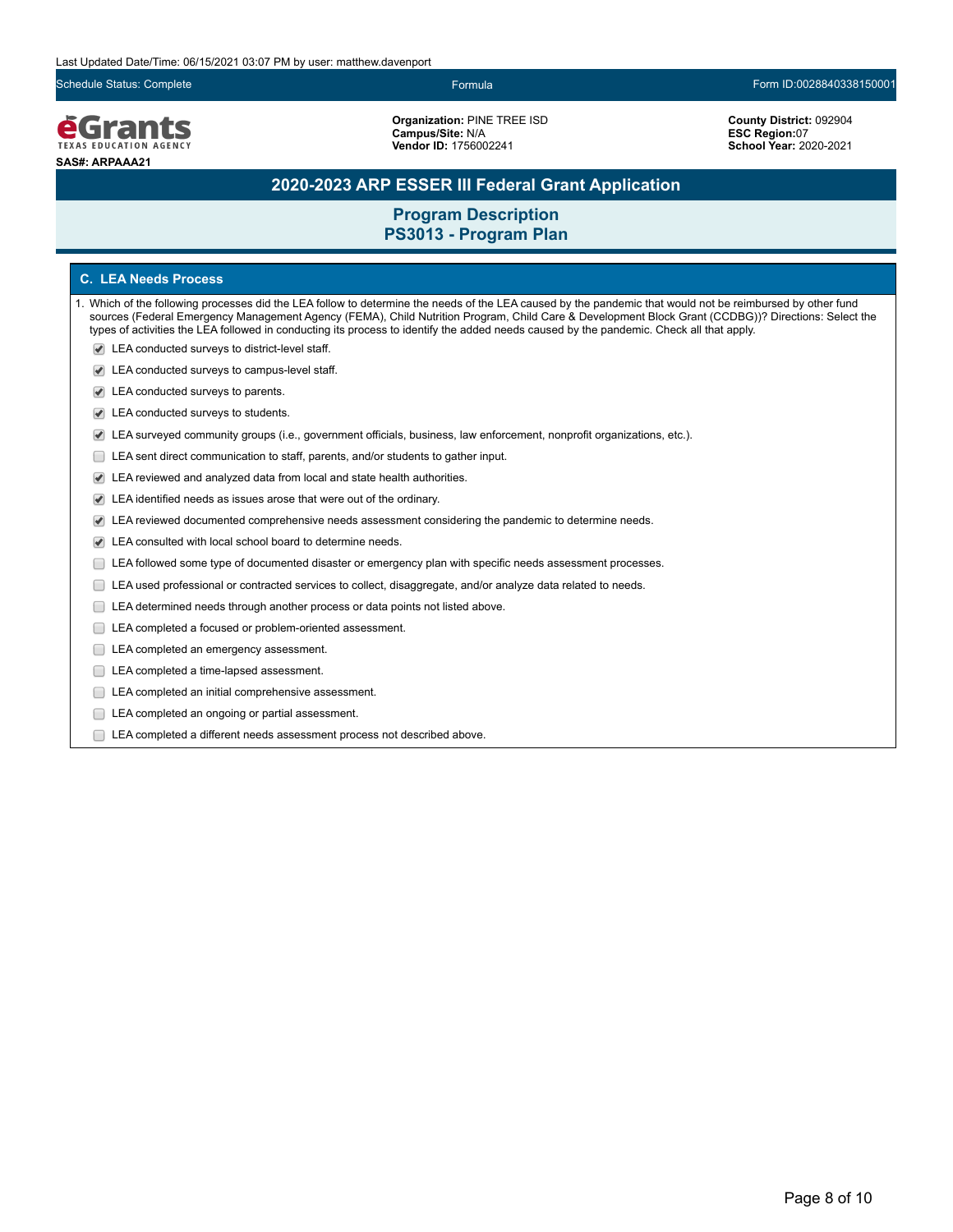Schedule Status: Complete Formula Form ID:0028840338150001

**e**Grants **TEXAS EDUCATION AGENCY SAS#: ARPAAA21**

**Organization:** PINE TREE ISD **Campus/Site:** N/A **Vendor ID:** 1756002241

**County District:** 092904 **ESC Region:**07 **School Year:** 2020-2021

## **2020-2023 ARP ESSER III Federal Grant Application**

## **Program Description PS3013 - Program Plan**

2. How did the LEA prioritize the needs identified in Line 1 above? Directions: Select the types of processes the LEA followed in prioritizing the needs of the LEA in determining what activities would be funded with ESSER III funds. Check all that apply. If all identified needs are being met with ESSER III funds, select "All needs met; no prioritization needed." **LEA** focused on largest expenditures. LEA focused on needs serving the largest number of students. **LEA** focused on needs serving the largest number of staff. LEA consulted with local school board to prioritize needs. LEA focused on Economically Disadvantaged or Socioeconomically Disadvantaged data. LEA focused on serving needs of identified student groups (at-risk, migrant, immigrant, SWD, English Learners, Homeless, Foster, etc.). LEA ranked campus needs per SC5000. LEA focused on governance needs. □ LEA focused on wellness needs. LEA focused on instructional continuity needs. **LEA** focused on postsecondary needs for seniors. LEA focused on facility needs. LEA focused on school operational needs. LEA focused on technology needs. **LEA focused on Personal Protective Equipment (PPE).** LEA focused on professional development and training needs to facilitate transition to remote/online/virtual classrooms and teaching. LEA prioritized needs through another process or data points not listed above. All needs met; no prioritization needed.

#### **D. Maintenance of Equity**

Directions: Select one applicable response for which the LEA is exempt from the required Maintenance of Equity provision. If the LEA is not exempt from this provision, select "No".

1. Is the LEA exempt from the required Maintenance of Equity provision?

**√** No

Yes, LEA has fewer than 1,000 total enrollment

- **The State State State State State State State State State State State State State State State State State State State State State State State State State State State State State State State State State State State State S**
- Yes, LEA has only one campus per grade span (elementary, middle school, high school) within the LEA
- Maybe, the LEA will apply to USDE for a waiver for exceptional or uncontrollable circumstances
- $\Box$  Maybe, the LEA will apply to USDE for a waiver for a precipitous decline in financial resources in the LEA